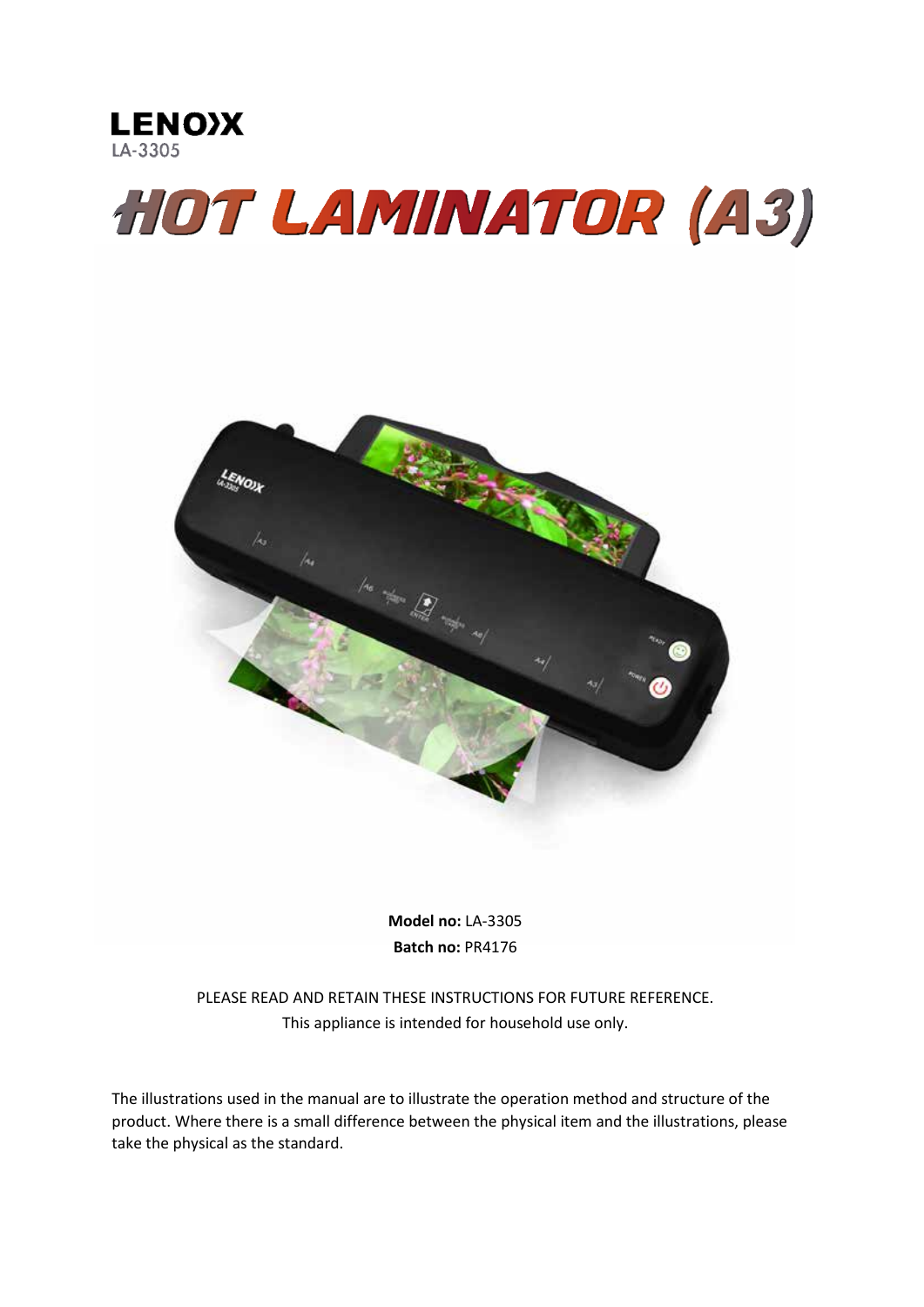This machine is specially designed for laminating pouches of 80-100Mic, in which the interlayer can be pictures, cards, document paper, etc. The pouches shouldn't be larger than A3 size.

# **SAFETY INFORMATION:**

• Always unplug the appliance when not in use.

•This appliance is not intended for use by persons, (including Children), with reduced physical, sensory or mental capabilities or lack of experience or knowledge. They should be given supervision and instruction in the use of the appliance, by a person responsible for their safety.

• The laminator will become very hot in use and care should be taken when handling the machine.

• Protect against the risk of electrical hazards. Do not immerse the power cord, plug or appliance in water or other liquids, or use near water.

• Do not insert any metal objects or other foreign objects such as jewellery, hair, fingers or clothing into the appliance.

• Remove paper clips and staples before laminating.

• Do not operate the appliance with a damaged plug or power cord or after the appliance has malfunc-tioned or become damaged in some manner.

• If the Power Cord is damaged, it must be replaced by a qualified Engineer in order to avoid a hazard.

- The appliance should be installed near the outlet socket and the socket should be easily accessible.
- Only laminate paper or board. Do not laminate unusual objects.
- Do not use aerosol dusters or cleaners.
- Do not spray anything into or lubricate the appliance.
- Keep this machine horizontal and spare enough space for it.
- Please ensure that the voltage to be used is 240V, 50Hz.

• Always switch off the machine after use, never make it work for a continuous time of 1 hour, please allow 15 seconds between every laminating, allow the machine to cool down for at least 30 minutes after switched off.

• Protect the machine from damp, always make sure the machine is dry before use, do not place the machine close to air conditioners.

• Never put other object into the machine except for pouch films designed for this machine, too thin documents (e.g. fax paper which is thinner than 30mic) or too soft object cannot be feed into the machine as this may will cause twist.

- Never cover this machine with things like magazines, clothes etc when using.
- Please laminate under room temperature (from around 10-35°C).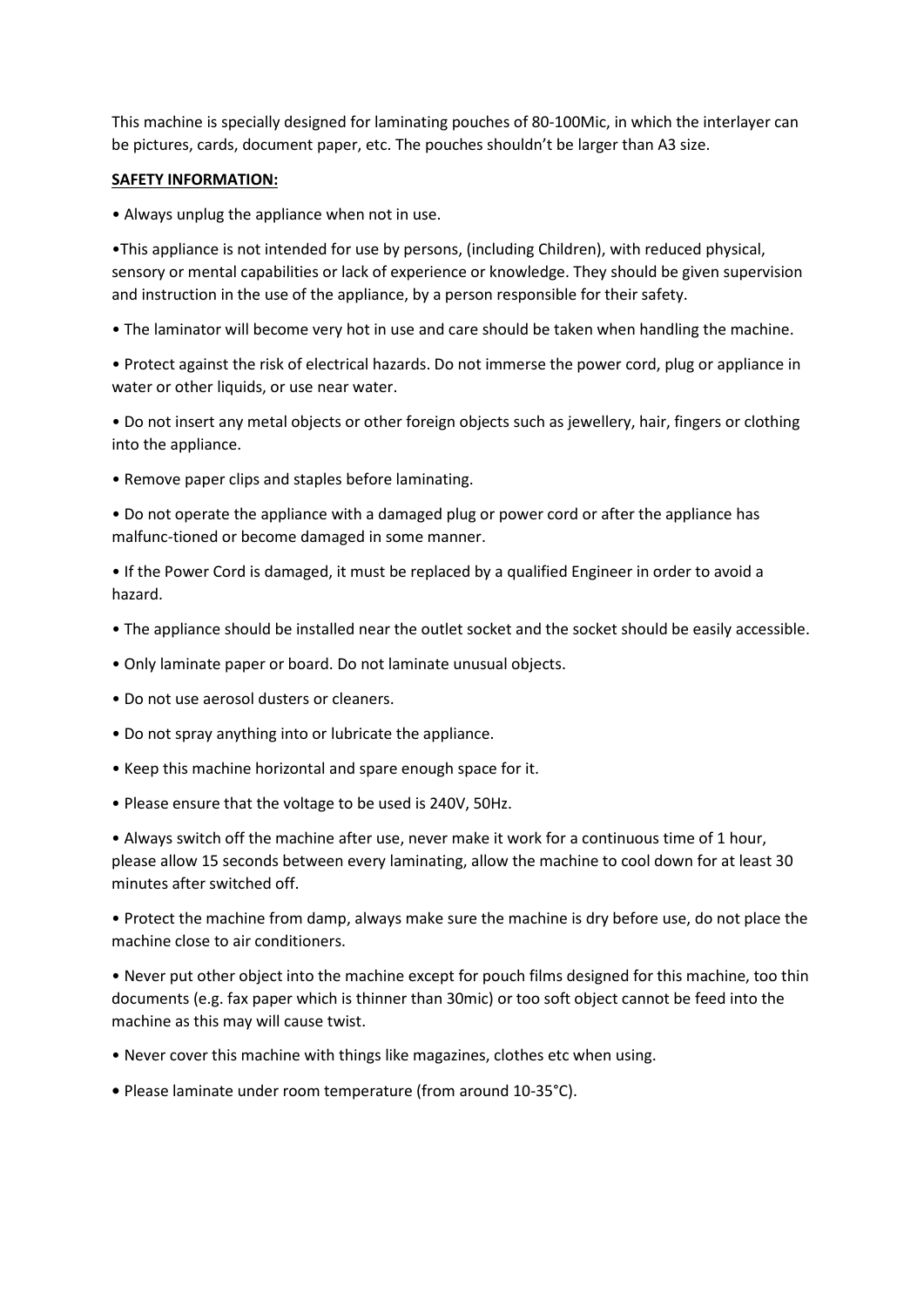#### **Before use:**

Attach the exit support to the sheet exit. This will aid in keeping the sheet straight and level as it comes out of the laminator.

Operate the machine on a flat and stable surface.

Ensure there is enough clear space at the rear of the machine for the laminated pouch to exit the machine.

#### **PRODUCT STRUCTURE:**



#### **OPERATION:**

- **1.** Insert the power plug into an electrical socket.
- **2.** Put the power switch  $(3)$  into the ON position. The power indicator  $(2)$  will illuminate and the motor will start up.
- **3.** Wait 3-5 minutes for the laminator to warm up. Once it reaches the proper temperature, the ready indicator  $\Omega$  will illuminate.
- **4.** Put the item being laminated into a laminating pouch leaving a 3-5 mm border from the sealed end of the pouch.
- **5.** Insert them together into the pouch entry  $\overline{A}$  of the laminator sealed end first. They will be laminated automatically.
- **6.** If pouch is accidentally jammed, use the jam release lever  $(\overline{S})$  and pull out the pouch manually.

#### **LAMINATING TIPS:**

1. In order to avoid crispation, do not insert the open side of the pouch into the entrance first and the pouch can't be scissored apart before use. Moreover, please follow the guide-lines in front of the entrance when inserting to make sure that your pouch is inserted vertically to the entrance.

2. Different types of paper products may not seal evenly or appear cloudy. If this happens, re-insert the pouch into the laminator for better effect.

3. When the machine is not laminating, it is recommended that you turn the unit off.

4. When the pouch slides out of the exit after being laminated, it may be very hot and easy to lose shape. Please be careful not to injure your hand, nor damage the pouch by over exerting.